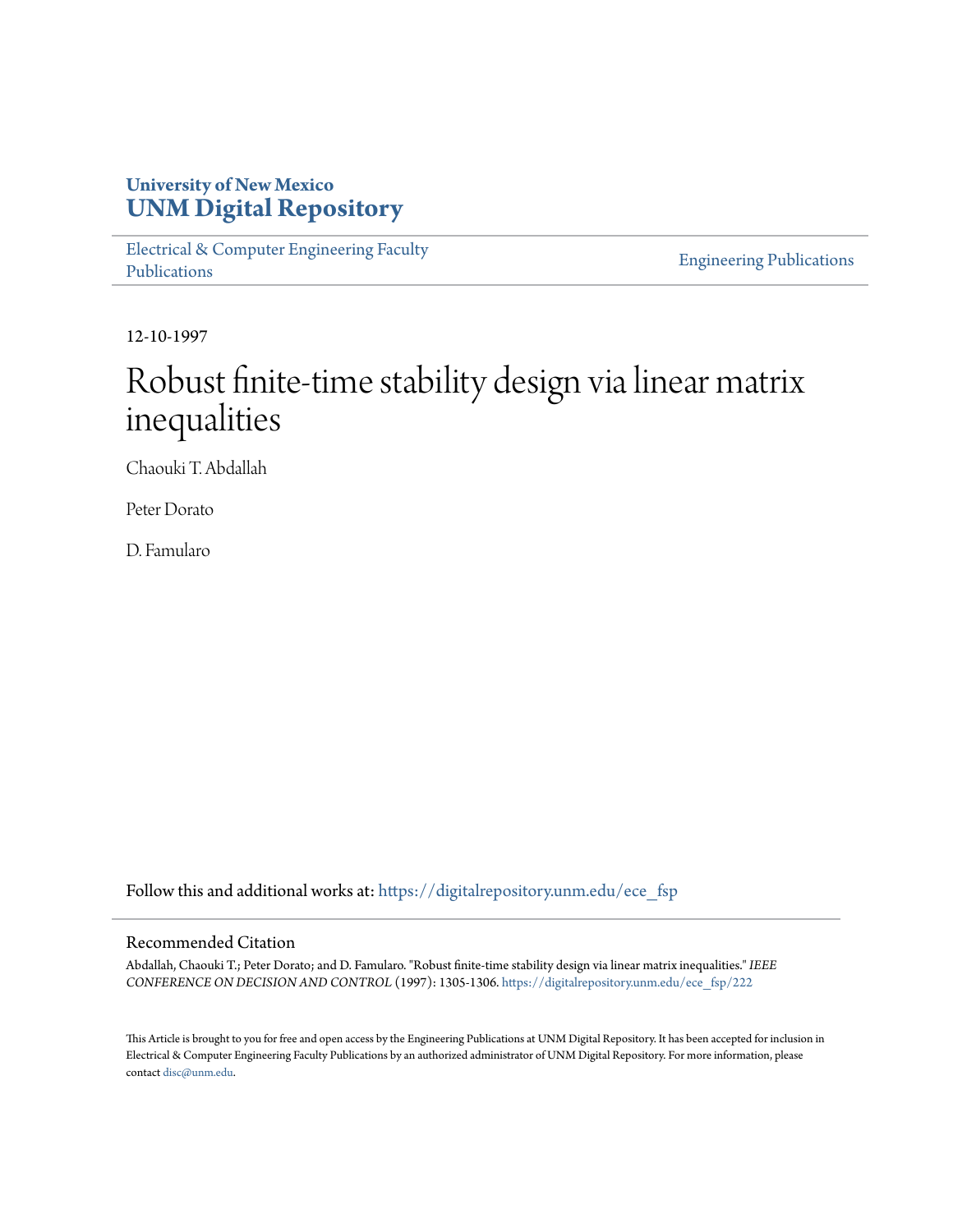## Robust Finite-time Stability Design via Linear Matrix Inequalities

P. Dorato, C.T. Abdallah and D. Famularo EECE Dept. DEIS Dept. The University of New Mexico Universita della Calabria Albuquerque, NM 87131, USA Rende (CS), 87036, ITALY

Abstract

For linear systems with polytopic uncertainties, the problem of robust finite-time stabilization is reduced to a system of Linear Matrix Inequalities.

#### 1 Introduction

The concept of *short-time stability*, or *finite-time* stability,  $[2]$ , deals with systems operating over finite time intervals, with given bounds on the initial and subsequent states. In particular we have the following formal definition.

**Definition 1** The time-varying linear system

$$
\dot{x} = A(t)x \tag{1}
$$

is said to be finite-time stable with respect to the given triplet  $(c_1, c_2, T)$ ,  $c_2 \geq c_1$ , if

$$
x'(0)x(0) \le c_1 \to x'(t)x(t) \le c_2; \quad \forall \quad 0 \le t \le T
$$
\n<sup>(2)</sup>

Systems that are asymptotically stable may not be finite-time stable if, over the time interval of interest, a large peaking in transient behavior occurs; and systems that are classically unstable may be nite-time stable, if the state does not exceed the particular given bounds over the given time interval. In this paper we focus on systems that cannot be stabilized in the classic sense, and consider the problem of designing a fixed state-feedback con-

troller,  $u(t) = Kx(t)$ , for the linear polytopic uncertain system

$$
\dot{x} = A(t)x + B(t)u \tag{3}
$$

where  $A(t) = \sum_{i=1}^{N} \alpha_i(t) A_i, B(t) = \sum_{i=1}^{N} \alpha_i(t) B_i$ and  $\alpha_i(t) \geq 0, \sum_{i=1}^N \alpha_i(t) = 1$  which guarantees nite-time stability with respect to the given triplet  $(c_1, c_2, T)$ . Uncertainty is characterized by the time-varying parameters  $\alpha_i(t)$ 

#### 2 Reduction to LMI's

With feedback the closed-loop state equations are given by

$$
\dot{x} = (A(t) + B(t)K)x = A_{cl}(t)x \tag{4}
$$

The reduction of the robust finite-time stabilization problem to a system of LMI's is based on the following theorem.

**Theorem 1** The system  $(4)$  is finite-time stable with respect to the triplet  $(c_1, c_2, T)$  if the following matrix inequality

$$
-(A_{cl}(t) + A_{cl}^T(t)) + \frac{1}{T} \ln \left(\frac{c_2}{c_1}\right) I_n > 0, \ \forall \ 0 \le t \le T
$$
\n(5)

holds.

#### Proof:

Let  $V(x) = x^T x$ , with  $\dot{x} = A_{cl}(t)x$ , then  $\dot{V} =$  $x^t(A_{cl}^T(t) + A_{cl}(t))x$ . Now if matrix inequality

p. 1